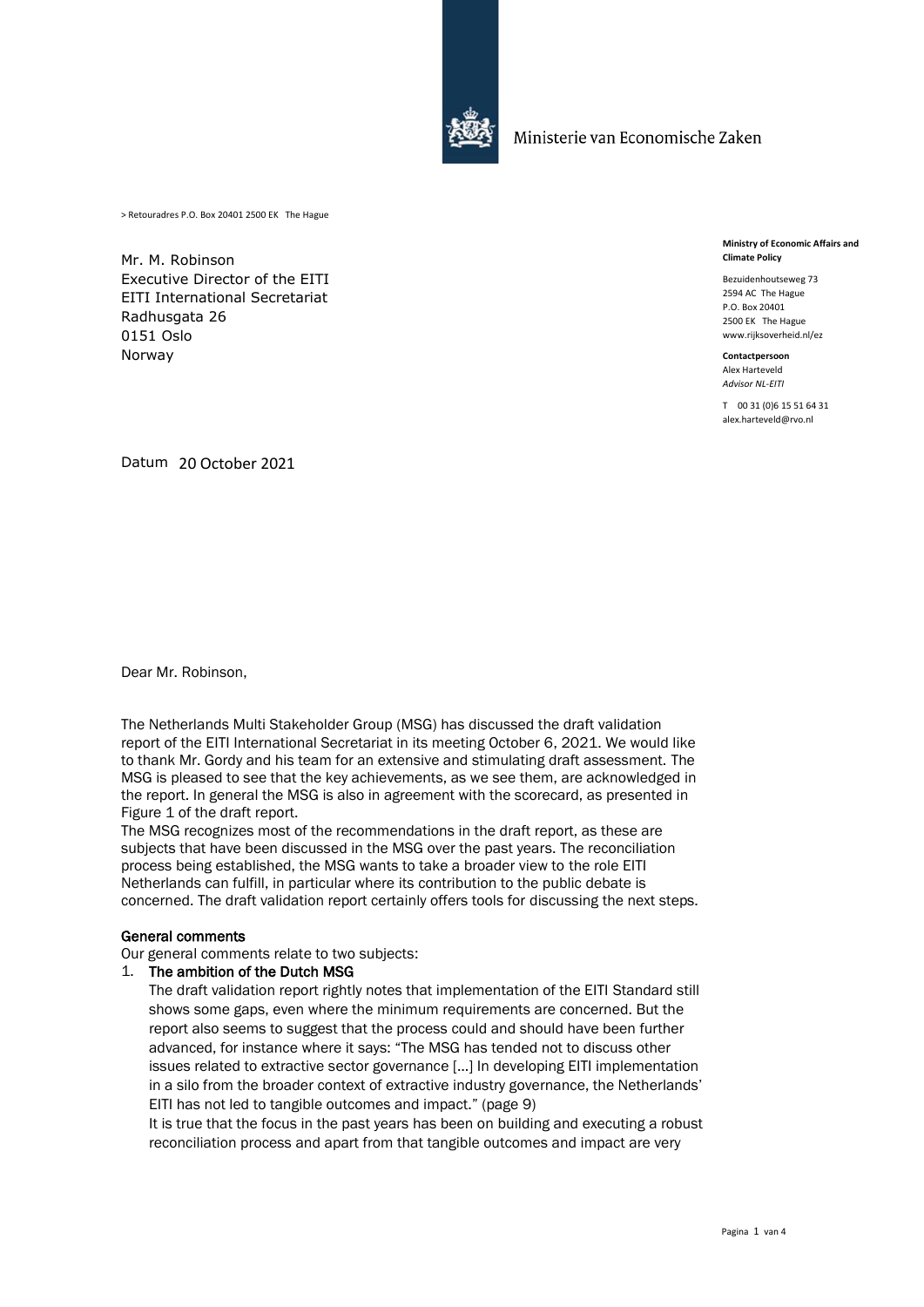limited. But that does not mean that other issues have not been discussed. The MSG minutes and our reporting clearly demonstrate that other subjects, like the energy transition, open data or systematic disclosure are on the agenda and that we are making progress in some areas, notably with the new website that will be online before the end of this year.

## 2. The scope of the EITI Standard

The draft validation report raises questions about the interpretation of the (Requirements of the) EITI Standard. From the report it seems that the EITI International Secretariat reads certain requirements in a different way than we have done so far. We have, for instance, never perceived that the outcomes of the EITI implementation have to be aligned with public demands for information on the energy sector (page 9), especially where these demands seem to lie (partly) outside the scope of the EITI, like the energy transition or forward fiscal projections (apart from the question whether this is of great public interest).

For instance, with respect to the energy transition, the MSG considers opportunities to add value to the (already crowded) energy transition debate. And there are certainly topics - aligned with public demand - that directly relate to the extractive industries, like security of supply, the necessity and desirability of gas production in the Netherlands or the use of the subsurface and the existing infrastructure for the energy transition. But the energy transition debate is much broader and the MSG has not yet been able to define its role in the EITI context. The MSG wants to create more transparency and by doing this contribute to the public debate. But we have to be realistic about the impact we can have, also looking at the available resources.

The ambitions of the Dutch MSG start with fully meeting the requirements of the EITI Standard, so it is important that these requirements are crystal clear, if only for a constructive dialogue within the MSG. We suggest that the EITI International Secretariat looks into the definition of the requirements of the EITI Standard and where necessary makes these more specific, in order to avoid any confusion. We know that other supporting countries also struggle with the scope of the EITI implementation. We hope that the EITI Board Meeting on 20 and 21 October 2021 will give us more guidance.

## Specific comments

- Requirement 1: The draft validation report states that there "are weaknesses in the three constituencies' engagement in EITI implementation" (page 5). The report clarifies that we have to discuss how to improve this and at least comply with the requirements of the EITI Standard.
- Requirement 7.3.: The draft validation report states: "Besides the table in the EITI Report with the status overview of previous recommendations, there is no evidence of the MSG following up on lessons learned from reporting beyond the inclusion of the IA's list of recommendations from the latest report in the Annual EITI progress report. There is no evidence of steps identified to follow-up on information gaps. The work plan does not refer to any activities that result from recommendations from the latest report. Stakeholders consulted explained that the process for follow-up on recommendations consisted of the National Coordinator following up with the MSG Chair, without a clear MSG mechanism for consistent follow-up on recommendations aside from ad hoc MSG discussions based on follow-up by the National Secretariat." (page 13/14)

In our opinion the MSG discusses lessons learned each year, in particular when the

**Ministry of Economic Affairs and Climate Policy**

**Datum** 20 October 2021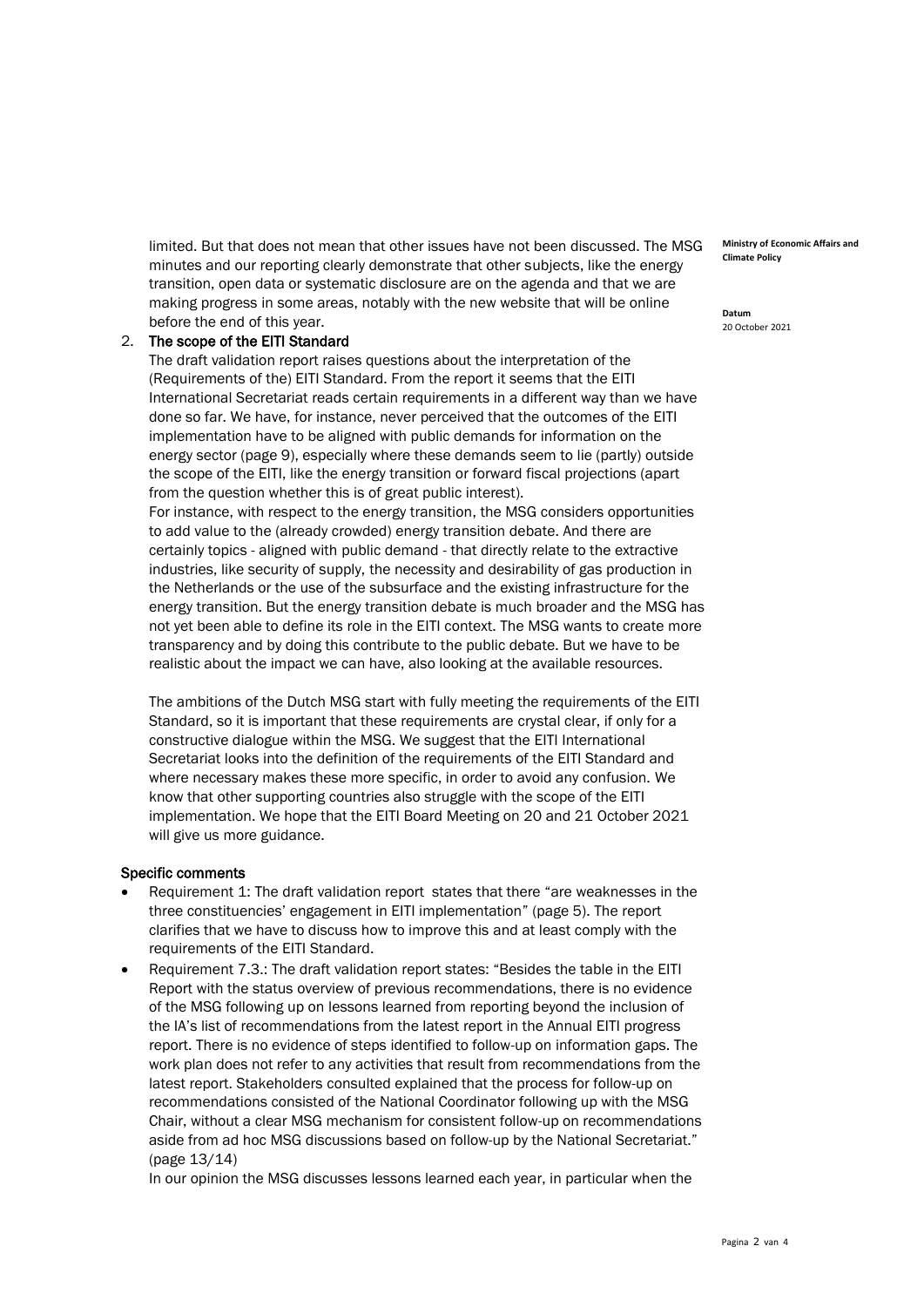yearly progress report and the workplan for the new year are on the agenda. And this has certainly led to steps following up on information gaps, for instance with the new website and open data. Of course we are talking about small steps, but given the limited resources of the Dutch NL-EITI Secretariat, the Chair and the MSG-members our workplan aims for realistic targets.

- Requirement 4.1.: The draft validation report states that "it is unclear whether all companies making material payments to government participated." (page 18) The NL-EITI report over the year 2018 shows that the reconciliation covers 95% of all payments to the government. In the upcoming reconciliation over the year 2019 this percentage will be up to 99%.
- Requirement 7.2.: The draft report states: "Beyond reviewing existing systematic disclosures of extractive data however, there is no evidence that NL-EITI has made efforts to ensure that data is accessible and responds to stakeholders' needs, beyond publishing the EITI Reports online." (page 11) We don't think this is a fair assessment. The 2018 NL-EITI report makes more data from more companies available and more data accessible on a project level than the 2017 NL-EITI report. Furthermore, these data will be available on the new NL-EITI website before the end of this year, often in an open data format.
- Requirement 2.4.: In the draft validation report we read that there is a "lack of clarity over whether EBN's "cooperation agreements" constitute contracts […] in accordance with the definition of requirement 2.4.d." (page 27). We would like to point out that the "cooperation agreements" do not provide any terms attached to the exploitation of oil and gas, as the definition in the EITI Standard requires, so there can be no lack of clarity. This does of course not change the fact that more transparency with respect to the relationship between EBN, the license-holders and the State, for instance disclosure of the cooperation agreements, would be welcomed by some stakeholders. Former Minister Wiebes of the Ministry of Economic Affairs and Climate Policy has, in the context of a parliamentary debate, said that these agreements should be revised, so they could be made public. The legal possibilities to disclose the agreements are presently under investigation by EBN and NOGEPA.

In light of the foregoing we think the next section of the draft report should be reviewed: "Despite frequent parliamentary debate on the issue of confidentiality of cooperation agreements between EBN and oil and gas license-holders, NL-EITI has not made progress in working with stakeholders including EBN and industry to plan a transition to the full disclosure of such contracts." (page 5).

- Requirement 2.6.: In the context of requirement 2.6 the draft report is referring to "government transfers to EBN" (page 34) as follows: "Concerning fund transfers between the State and the SOE and third-party financing, the EITI Report does not clarify whether government transfers to EBN are applicable for exploration, drilling, and transportation phases of the oil and gas value chain, or only for production, and whether sovereign guarantees are granted to loans contracted by EBN". We would like to point out that there are no government transfers to EBN for exploration, drilling and transportation phases nor for production. Furthermore there are no sovereign guarantees granted to loans contracted by EBN.
- Requirement 6.2.: The concern of some stakeholders over EBN expenditures also leads to the conclusion in the draft validation report that "accountability in the management of extractive-funded expenditures by EBN on behalf of the government [...] is still far from being fulfilled". (page 35). We don't recognize this. EBN does not

**Ministry of Economic Affairs and Climate Policy**

**Datum** 20 October 2021